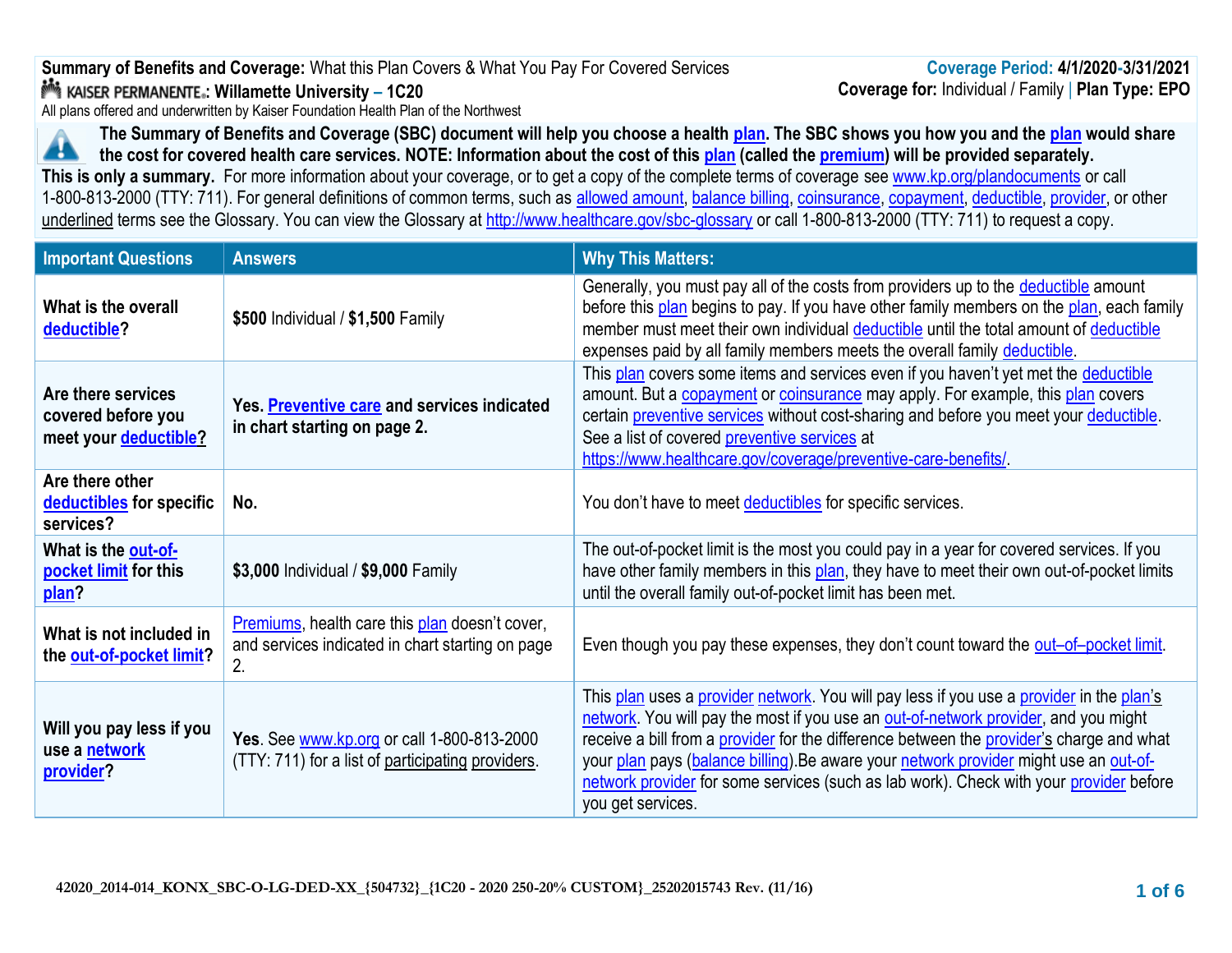| Do you need a referral | Yes, but you may self-refer to certain specialists. | This plan will pay some or all of the costs to see a specialist for covered services but only |
|------------------------|-----------------------------------------------------|-----------------------------------------------------------------------------------------------|
| to see a specialist?   |                                                     | if you have a referral before you see the specialist                                          |

| All <b>copayment</b> and <b>coinsurance</b> costs shown in this chart are after your <b>deductible</b> has been met, if a <b>deductible</b> applies.<br>Ţ |                                                     |                                                                                                              |                                                              |                                                                                                                                                                    |  |
|-----------------------------------------------------------------------------------------------------------------------------------------------------------|-----------------------------------------------------|--------------------------------------------------------------------------------------------------------------|--------------------------------------------------------------|--------------------------------------------------------------------------------------------------------------------------------------------------------------------|--|
| <b>Common</b>                                                                                                                                             |                                                     | <b>What You Will Pay</b>                                                                                     |                                                              |                                                                                                                                                                    |  |
| <b>Medical Event</b>                                                                                                                                      | <b>Services You May Need</b>                        | <b>Select Provider</b><br>(You will pay the least)                                                           | <b>Non-Participating Provider</b><br>(You will pay the most) | <b>Limitations, Exceptions, &amp; Other Important</b><br><b>Information</b>                                                                                        |  |
|                                                                                                                                                           | Primary care visit to treat<br>an injury or illness | \$15 / visit, deductible does not<br>apply.                                                                  | Not covered                                                  | None                                                                                                                                                               |  |
| If you visit a health                                                                                                                                     | <b>Specialist visit</b>                             | \$25 / visit, deductible does not<br>apply.                                                                  | Not covered                                                  | None                                                                                                                                                               |  |
| care provider's<br>office or clinic                                                                                                                       | Preventive care/screening/<br>immunization          | No charge, deductible does not<br>apply.                                                                     | Not covered                                                  | You may have to pay for services that aren't<br>preventive. Ask your provider if the services<br>needed are preventive. Then check what your<br>plan will pay for. |  |
| If you have a test                                                                                                                                        | Diagnostic test (x-ray,<br>blood work)              | X-ray: \$15 / visit, deductible<br>does not apply.<br>Lab tests: \$15 / visit, deductible<br>does not apply. | Not covered                                                  | None                                                                                                                                                               |  |
|                                                                                                                                                           | Imaging (CT/PET scans,<br>MRI <sub>s</sub> )        | \$100 / visit, deductible does not<br>apply.                                                                 | Not covered                                                  | Some services may require prior<br>authorization.                                                                                                                  |  |
| If you need drugs                                                                                                                                         | Generic drugs                                       | \$20 retail; \$40 mail order /<br>prescription, deductible does not<br>apply                                 | Not covered                                                  | Up to a 30-day supply (retail); 90-day supply<br>(mail order). Subject to <b>formulary</b> guidelines.                                                             |  |
| to treat your illness<br>or condition<br>More information<br>about <b>prescription</b><br>drug coverage is<br>available at<br>www.kp.org/formulary        | Preferred brand drugs                               | \$40 retail; \$80 mail order /<br>prescription, deductible does not<br>apply                                 | Not covered                                                  | Up to a 30-day supply (retail); 90-day supply<br>(mail order). Subject to <b>formulary</b> guidelines.                                                             |  |
|                                                                                                                                                           | Non-preferred brand drugs                           | \$60 retail; \$120 mail order /<br>prescription, deductible does not<br>apply                                | Not covered                                                  | Up to a 30-day supply (retail); 90-day supply<br>(mail order). Subject to <b>formulary</b> guidelines,<br>when approved through exception process.                 |  |
|                                                                                                                                                           | <b>Specialty drugs</b>                              | Applicable Generic, Preferred,<br>Non-Preferred brand drug cost<br>shares.                                   | Not covered                                                  | Up to a 30 day supply (retail). Subject to<br>formulary guidelines, when approved through<br>exception process.                                                    |  |

 $\wedge$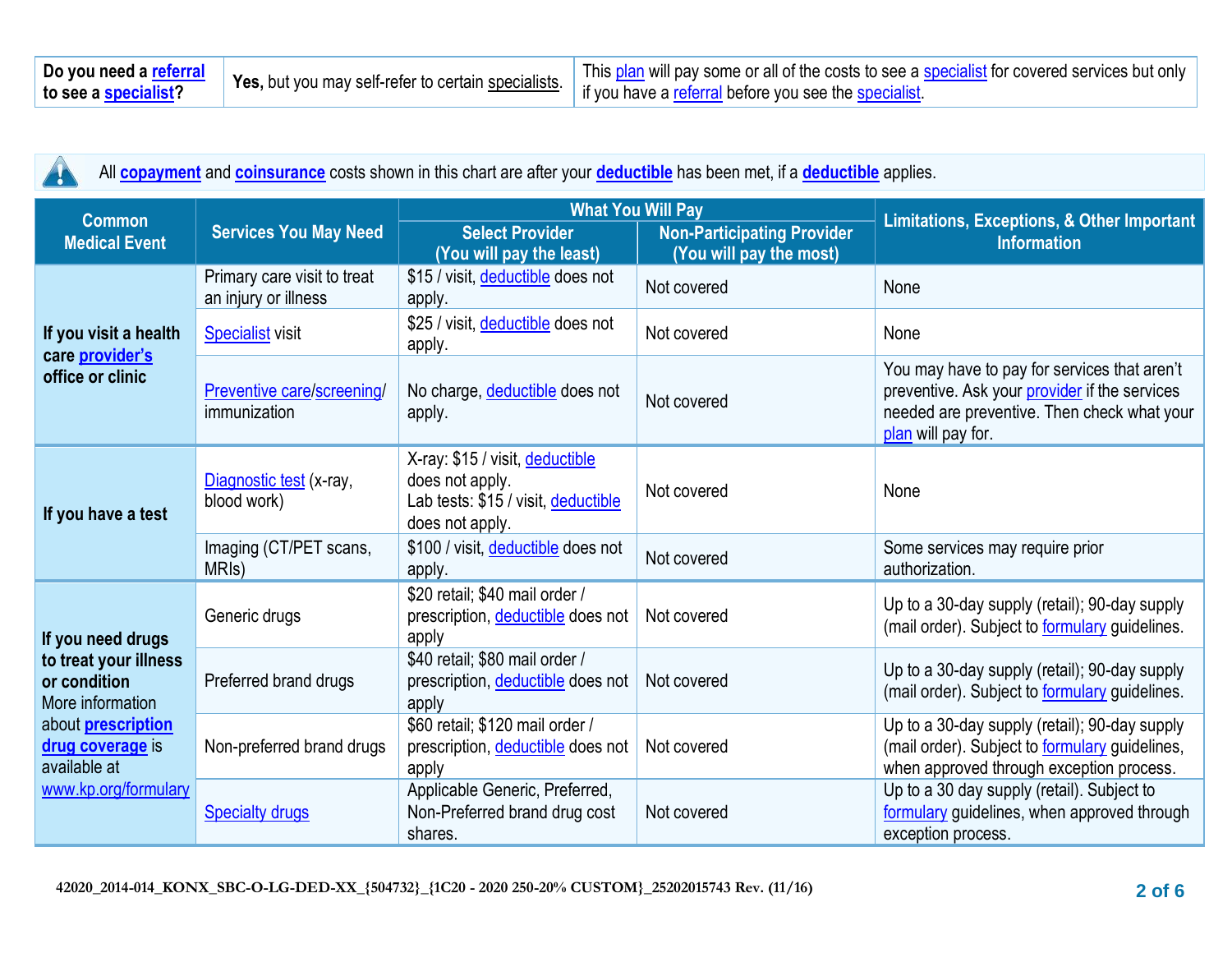| <b>Common</b>                                                           |                                                   | <b>What You Will Pay</b>                                                              |                                                              | <b>Limitations, Exceptions, &amp; Other Important</b>                                                                                                                                             |  |
|-------------------------------------------------------------------------|---------------------------------------------------|---------------------------------------------------------------------------------------|--------------------------------------------------------------|---------------------------------------------------------------------------------------------------------------------------------------------------------------------------------------------------|--|
| <b>Medical Event</b>                                                    | <b>Services You May Need</b>                      | <b>Select Provider</b><br>(You will pay the least)                                    | <b>Non-Participating Provider</b><br>(You will pay the most) | <b>Information</b>                                                                                                                                                                                |  |
| If you have                                                             | Facility fee (e.g., ambulatory<br>surgery center) | 20% coinsurance                                                                       | Not covered                                                  | Prior authorization required.                                                                                                                                                                     |  |
| outpatient surgery                                                      | Physician/surgeon fees                            | 20% coinsurance                                                                       | Not covered                                                  | Prior authorization required.                                                                                                                                                                     |  |
|                                                                         | <b>Emergency room care</b>                        | 20% coinsurance                                                                       | 20% coinsurance                                              | None                                                                                                                                                                                              |  |
| If you need<br>immediate medical                                        | <b>Emergency medical</b><br>transportation        | 20% coinsurance                                                                       | 20% coinsurance                                              | None                                                                                                                                                                                              |  |
| attention                                                               | <b>Urgent care</b>                                | \$35 / visit, deductible does not<br>apply.                                           | \$35 / visit, deductible does not<br>apply.                  | Non-participating providers covered when<br>temporarily outside the service area.                                                                                                                 |  |
| If you have a                                                           | Facility fee (e.g., hospital<br>room)             | 20% coinsurance                                                                       | Not covered                                                  | Prior authorization required.                                                                                                                                                                     |  |
| hospital stay                                                           | Physician/surgeon fees                            | 20% coinsurance                                                                       | Not covered                                                  | Prior authorization required.                                                                                                                                                                     |  |
| If you need mental<br>health, behavioral                                | <b>Outpatient services</b>                        | \$15 / visit, deductible does not<br>apply.                                           | Not covered                                                  | None                                                                                                                                                                                              |  |
| health, or substance<br>abuse services                                  | Inpatient services                                | 20% coinsurance                                                                       | Not covered                                                  | Prior authorization required.                                                                                                                                                                     |  |
| If you are pregnant                                                     | Office visits                                     | No charge, deductible does not<br>apply.                                              | Not covered                                                  | Depending on the type of services, a<br>copayment, coinsurance, or deductible may<br>apply. Maternity care may include tests and<br>services described elsewhere in the SBC (i.e.<br>ultrasound.) |  |
|                                                                         | Childbirth/delivery<br>professional services      | 20% coinsurance                                                                       | Not covered                                                  | None                                                                                                                                                                                              |  |
|                                                                         | Childbirth/delivery facility<br>services          | 20% coinsurance                                                                       | Not covered                                                  | None                                                                                                                                                                                              |  |
| If you need help<br>recovering or have<br>other special health<br>needs | Home health care                                  | 20% coinsurance                                                                       | Not covered                                                  | 130 day limit / year. Prior authorization<br>required.                                                                                                                                            |  |
|                                                                         | <b>Rehabilitation services</b>                    | Outpatient: \$25 / visit,<br>deductible does not apply.<br>Inpatient: 20% coinsurance | Not covered                                                  | Outpatient: 20 visit limit / year. Prior<br>authorization required.<br>Inpatient: Prior authorization required.                                                                                   |  |
|                                                                         | <b>Habilitation services</b>                      | Outpatient: \$25 / visit,<br>deductible does not apply.                               | Not covered                                                  | Outpatient: 20 visit limit / year. Prior<br>authorization required.                                                                                                                               |  |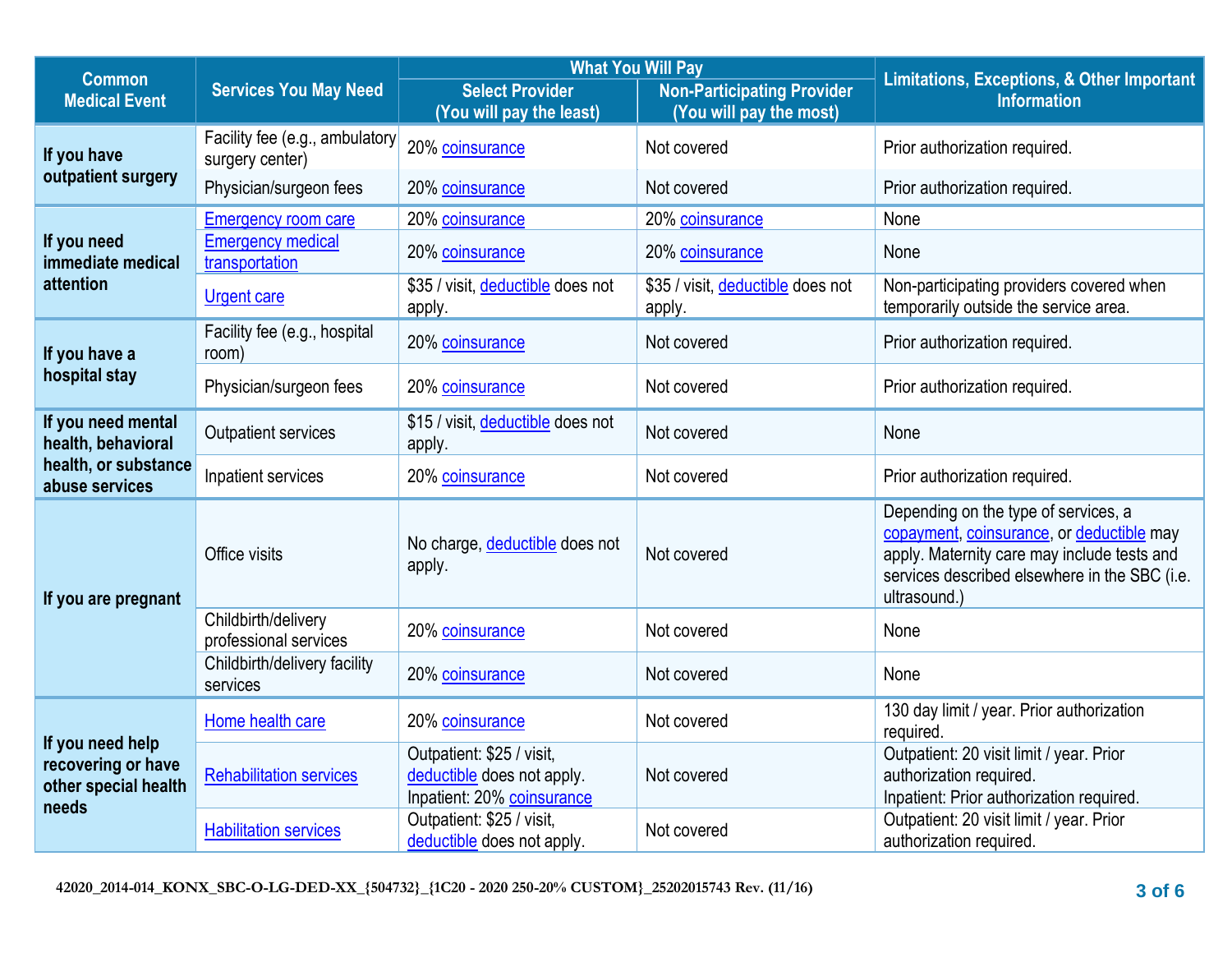| <b>Common</b>                             |                              | <b>What You Will Pay</b>                                     |                                                              | <b>Limitations, Exceptions, &amp; Other Important</b>                             |  |
|-------------------------------------------|------------------------------|--------------------------------------------------------------|--------------------------------------------------------------|-----------------------------------------------------------------------------------|--|
| <b>Medical Event</b>                      | <b>Services You May Need</b> | <b>Select Provider</b><br>(You will pay the least)           | <b>Non-Participating Provider</b><br>(You will pay the most) | <b>Information</b>                                                                |  |
|                                           |                              | Inpatient: 20% coinsurance                                   |                                                              | Inpatient: Prior authorization required.                                          |  |
|                                           | <b>Skilled nursing care</b>  | 20% coinsurance                                              | Not covered                                                  | 100 day limit / year. Prior authorization<br>required.                            |  |
|                                           | Durable medical<br>equipment | 20% coinsurance                                              | Not covered                                                  | Subject to <b>formulary</b> guidelines. Prior<br>authorization required.          |  |
|                                           | <b>Hospice services</b>      | No charge, deductible does not<br>apply.                     | Not covered                                                  | Prior authorization required.                                                     |  |
|                                           | Children's eye exam          | No charge for refractive exam,<br>deductible does not apply. | Not covered                                                  | None                                                                              |  |
| If your child needs<br>dental or eye care | Children's glasses           | No charge, deductible does not<br>apply                      | Not covered                                                  | Limited to one pair of select frames and<br>lenses or contact lenses / 12 months. |  |
|                                           | Children's dental check-up   | Not covered                                                  | Not covered                                                  | None                                                                              |  |

# **Excluded Services & Other Covered Services:**

**Services Your [Plan](https://www.healthcare.gov/sbc-glossary/#plan) Generally Does NOT Cover (Check your policy or [plan](https://www.healthcare.gov/sbc-glossary/#plan) document for more information and a list of any other [excluded services.](https://www.healthcare.gov/sbc-glossary/#excluded-services))**

- Cosmetic surgery
- Dental care (Adult & Child)
- Infertility treatment
- Long-term care
- Non-emergency care when traveling outside the U.S
- Private-duty nursing
- Routine foot care
- Weight loss programs

#### **Other Covered Services (Limitations may apply to these services. This isn't a complete list. Please see your [plan](https://www.healthcare.gov/sbc-glossary/#plan) document.)**

- Acupuncture (\$1500 limit / year combined for all alternative care services)
- Chiropractic care (\$1500 limit / year combined for all alternative care services)
- Hearing aids (under age 18 1 aid / ear, every 36 months)
- Routine eye care (Adult)

• Bariatric surgery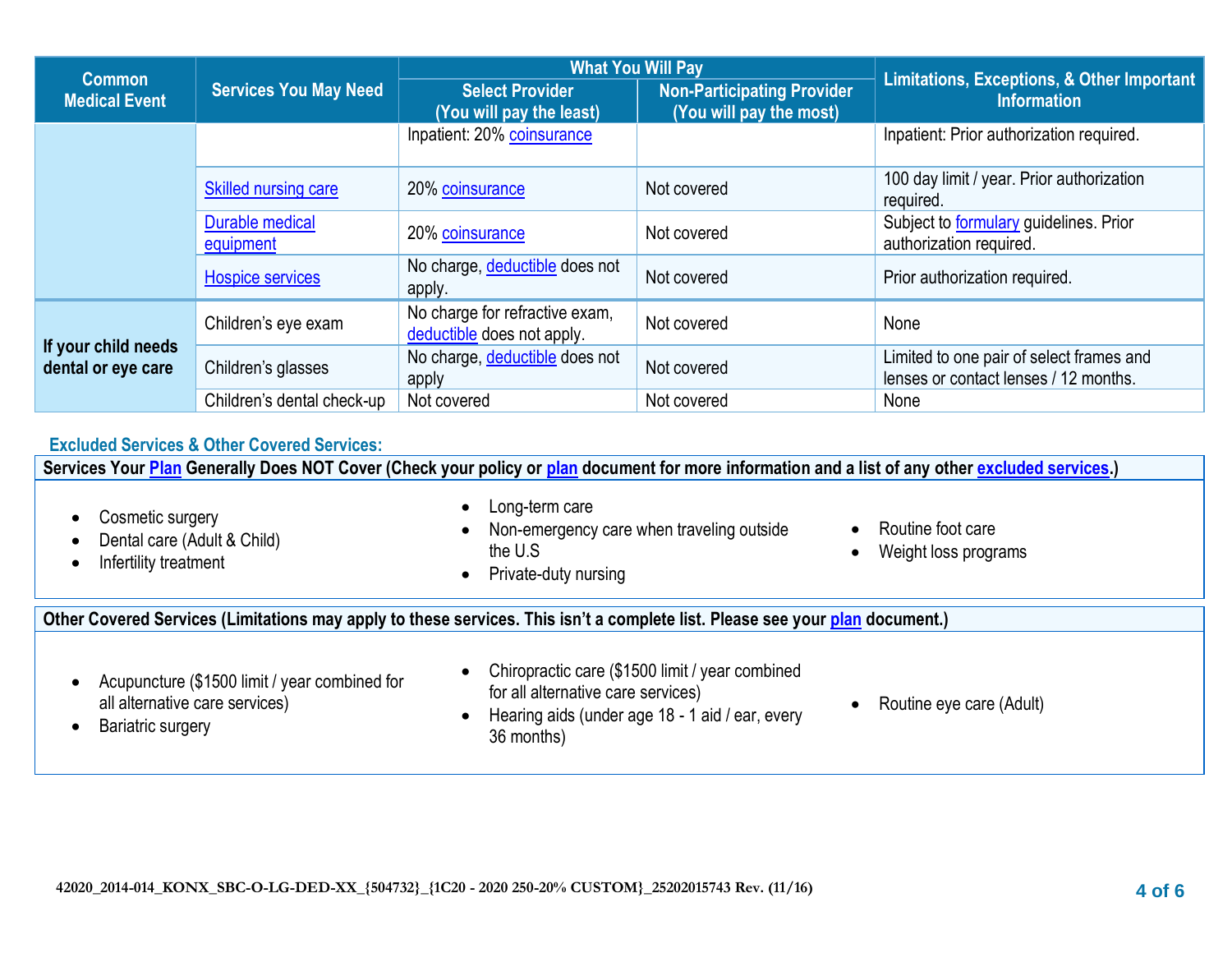Your Rights to Continue Coverage: There are agencies that can help if you want to continue your coverage after it ends. The contact information for those agencies is shown in the chart below. Other coverage options may be available to you too, including buying individual insurance coverage through the Health Insurance [Marketplace.](https://www.healthcare.gov/sbc-glossary/#marketplace) For more information about the [Marketplace,](https://www.healthcare.gov/sbc-glossary/#marketplace) visit [www.HealthCare.gov](http://www.healthcare.gov/) or call 1-800-318-2596.

Your Grievance and Appeals Rights: There are agencies that can help if you have a complaint against your [plan](https://www.healthcare.gov/sbc-glossary/#plan) for a denial of a [claim.](https://www.healthcare.gov/sbc-glossary/#claim) This complaint is called a [grievance](https://www.healthcare.gov/sbc-glossary/#grievance) or [appeal.](https://www.healthcare.gov/sbc-glossary/#appeal) For more information about your rights, look at the explanation of benefits you will receive for that medical [claim.](https://www.healthcare.gov/sbc-glossary/#claim) Your [plan](https://www.healthcare.gov/sbc-glossary/#plan) documents also provide complete information to submit a [claim,](https://www.healthcare.gov/sbc-glossary/#claim) [appeal,](https://www.healthcare.gov/sbc-glossary/#appeal) or a [grievance](https://www.healthcare.gov/sbc-glossary/#grievance) for any reason to your [plan.](https://www.healthcare.gov/sbc-glossary/#plan) For more information about your rights, this notice, or assistance, contact the agencies in the chart below.

## **Contact Information for Your Rights to Continue Coverage & Your Grievance and Appeals Rights:**

| Kaiser Permanente Member Services                                                            | 1-800-813-2000 (TTY: 711) or www.kp.org/memberservices |
|----------------------------------------------------------------------------------------------|--------------------------------------------------------|
| Department of Labor's Employee Benefits Security Administration                              | 1-866-444-EBSA (3272) or www.dol.gov/ebsa/healthreform |
| Department of Health & Human Services, Center for Consumer Information & Insurance Oversight | 1-877-267-2323 x61565 or www.ccijo.cms.gov             |
| Oregon Department of Insurance                                                               | 1-888-877-4894 or www.dfr.oregon.gov                   |
| Washington Department of Insurance                                                           | 1-800 - 562 - 6900 or www.insurance.wa.gov             |

# **Does this [plan](https://www.healthcare.gov/sbc-glossary/#plan) provide Minimum Essential Coverage? Yes**

If you don't have [Minimum Essential Coverage](https://www.healthcare.gov/sbc-glossary/#minimum-essential-coverage) for a month, you'll have to make a payment when you file your tax return unless you qualify for an exemption from the requirement that you have health coverage for that month.

### **Does this [plan](https://www.healthcare.gov/sbc-glossary/#plan) meet the Minimum Value Standards? Yes**

If your [plan](https://www.healthcare.gov/sbc-glossary/#plan) doesn't meet the [Minimum Value Standards,](https://www.healthcare.gov/sbc-glossary/#minimum-value-standard) you may be eligible for a [premium tax credit](https://www.healthcare.gov/sbc-glossary/#premium-tax-credits) to help you pay for a [plan](https://www.healthcare.gov/sbc-glossary/#plan) through the [Marketplace.](https://www.healthcare.gov/sbc-glossary/#marketplace)

# **Language Access Services:**

[Spanish (Español): Para obtener asistencia en Español, llame al 1-800-813-2000 (TTY: 711). [Tagalog (Tagalog): Kung kailangan ninyo ang tulong sa Tagalog tumawag sa 1-800-813-2000 (TTY: 711). [Chinese (中文): 如果需要中文的帮助,请拨打这个号码 1-800-813-2000 (TTY: 711). [Navajo (Dine): Dinek'ehgo shika at'ohwol ninisingo, kwiijigo holne' 1-800-813-2000 (TTY: 711).

––––––––––––––––––––––*To see examples of how this [plan](https://www.healthcare.gov/sbc-glossary/#plan) might cover costs for a sample medical situation, see the next section.–––––––––––*–––––––––––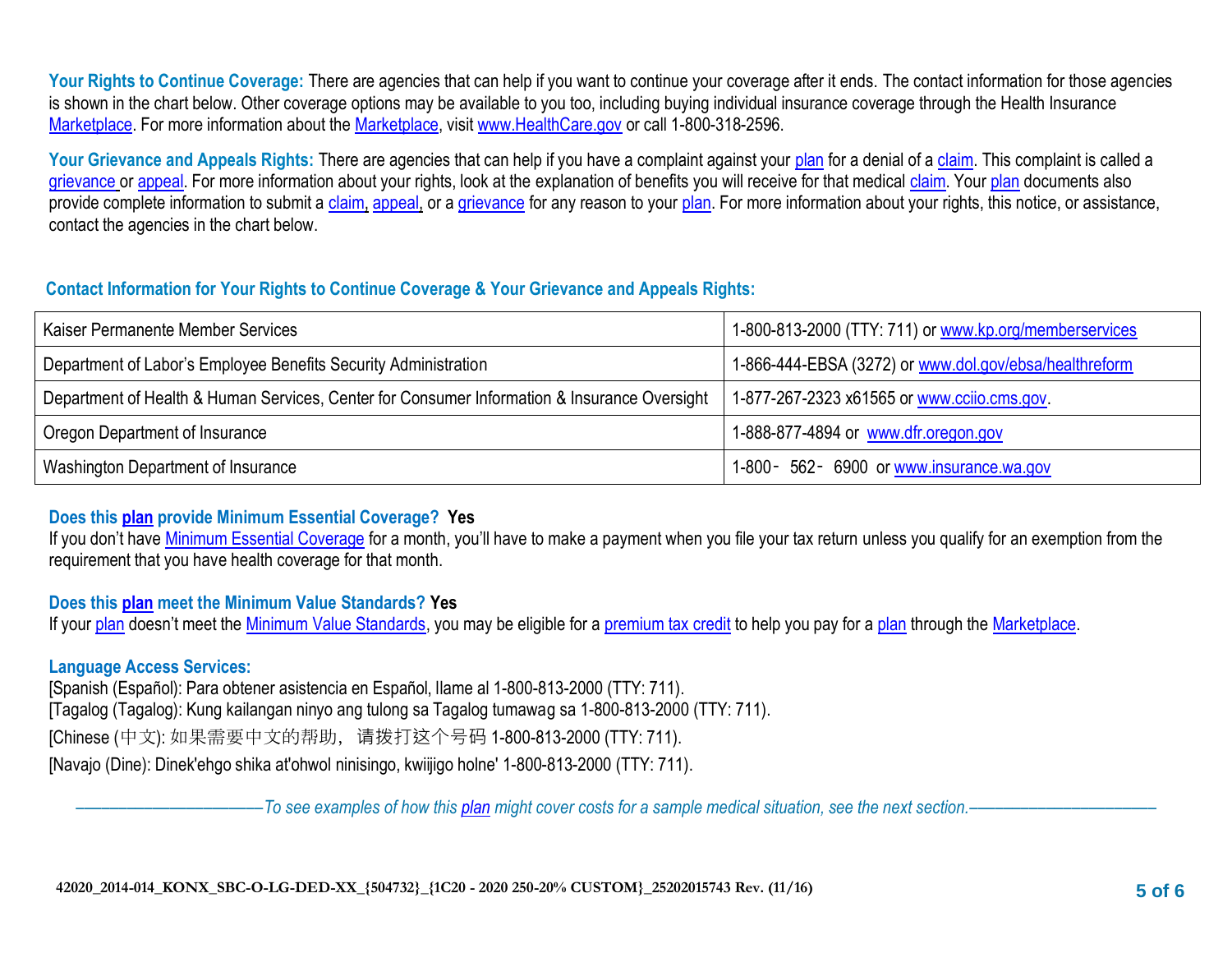#### **About these Coverage Examples:**



**This is not a cost estimator.** Treatments shown are just examples of how this [plan](https://www.healthcare.gov/sbc-glossary/#plan) might cover medical care. Your actual costs will be different depending on the actual care you receive, the prices your [providers](https://www.healthcare.gov/sbc-glossary/#provider) charge, and many other factors. Focus on the [cost sharing](https://www.healthcare.gov/sbc-glossary/#cost-sharing) amounts [\(deductibles,](https://www.healthcare.gov/sbc-glossary/#deductible) [copayments](https://www.healthcare.gov/sbc-glossary/#copayment) and [coinsurance\)](https://www.healthcare.gov/sbc-glossary/#coinsurance) and [excluded services](https://www.healthcare.gov/sbc-glossary/#excluded-services) under the [plan.](https://www.healthcare.gov/sbc-glossary/#plan) Use this information to compare the portion of costs you might pay under different health [plans.](https://www.healthcare.gov/sbc-glossary/#plan) Please note these coverage examples are based on self-only coverage.

| Peg is Having a Baby<br>(9 months of in-network pre-natal care and a<br>hospital delivery)                                                               |  |
|----------------------------------------------------------------------------------------------------------------------------------------------------------|--|
| \$500<br>The plan's overall deductible<br>Specialist copayment<br>\$25<br>Hospital (facility) coinsurance<br>20%<br>Other (blood work) copayment<br>\$15 |  |

## **This EXAMPLE event includes services like:**

[Specialist](https://www.healthcare.gov/sbc-glossary/#specialist) office visits (*prenatal care)* Childbirth/Delivery Professional Services Childbirth/Delivery Facility Services Diagnostic tests (*ultrasounds and blood work)* [Specialist](https://www.healthcare.gov/sbc-glossary/#specialist) visit *(anesthesia)* 

| <b>Total Example Cost</b> | \$12,800 |
|---------------------------|----------|
|                           |          |

### **In this example, Peg would pay:**

| <b>Cost Sharing</b>        |         |  |
|----------------------------|---------|--|
| <b>Deductibles</b>         | \$500   |  |
| Copayments                 | \$100   |  |
| Coinsurance                | \$1,700 |  |
| What isn't covered         |         |  |
| Limits or exclusions       | \$60    |  |
| The total Peg would pay is | \$2,360 |  |

| <b>Managing Joe's type 2 Diabetes</b><br>(a year of routine in-network care of a well-<br>controlled condition) |       |  |
|-----------------------------------------------------------------------------------------------------------------|-------|--|
| ■ The plan's overall deductible                                                                                 | \$500 |  |
| Specialist copayment                                                                                            | \$25  |  |
| <b>Exercise Hospital (facility) coinsurance</b>                                                                 | 20%   |  |
| Other (blood work) copayment                                                                                    | \$15  |  |

#### **This EXAMPLE event includes services like:**

Primary care physician office visits (*including disease education)* Diagnostic tests *(blood work)* Prescription drugs Durable medical equipment *(glucose meter)* 

# **Total Example Cost \$7,400**

### **In this example, Joe would pay:**

| <b>Cost Sharing</b>        |         |  |
|----------------------------|---------|--|
| <b>Deductibles</b>         | \$200   |  |
| Copayments                 | \$1,600 |  |
| Coinsurance                | \$0     |  |
| What isn't covered         |         |  |
| Limits or exclusions       | \$60    |  |
| The total Joe would pay is | \$1,860 |  |

# **Mia's Simple Fracture**

(in-network emergency room visit and follow up care)

| ■ The plan's overall deductible                 | \$500 |
|-------------------------------------------------|-------|
| Specialist copayment                            | \$25  |
| <b>E</b> Hospital (facility) <b>coinsurance</b> | 20%   |
| Other (x-ray) copayment                         | \$15  |

#### **This EXAMPLE event includes services like:**

Emergency room care *(including medical supplies)* Diagnostic test *(x-ray)* Durable medical equipment *(crutches)* Rehabilitation services *(physical therapy)*

**Total Example Cost \$1,900** 

## **In this example, Mia would pay:**

| <b>Cost Sharing</b>        |       |
|----------------------------|-------|
| <b>Deductibles</b>         | \$500 |
| Copayments                 | \$200 |
| Coinsurance                | \$200 |
| What isn't covered         |       |
| Limits or exclusions       | \$0   |
| The total Mia would pay is | \$900 |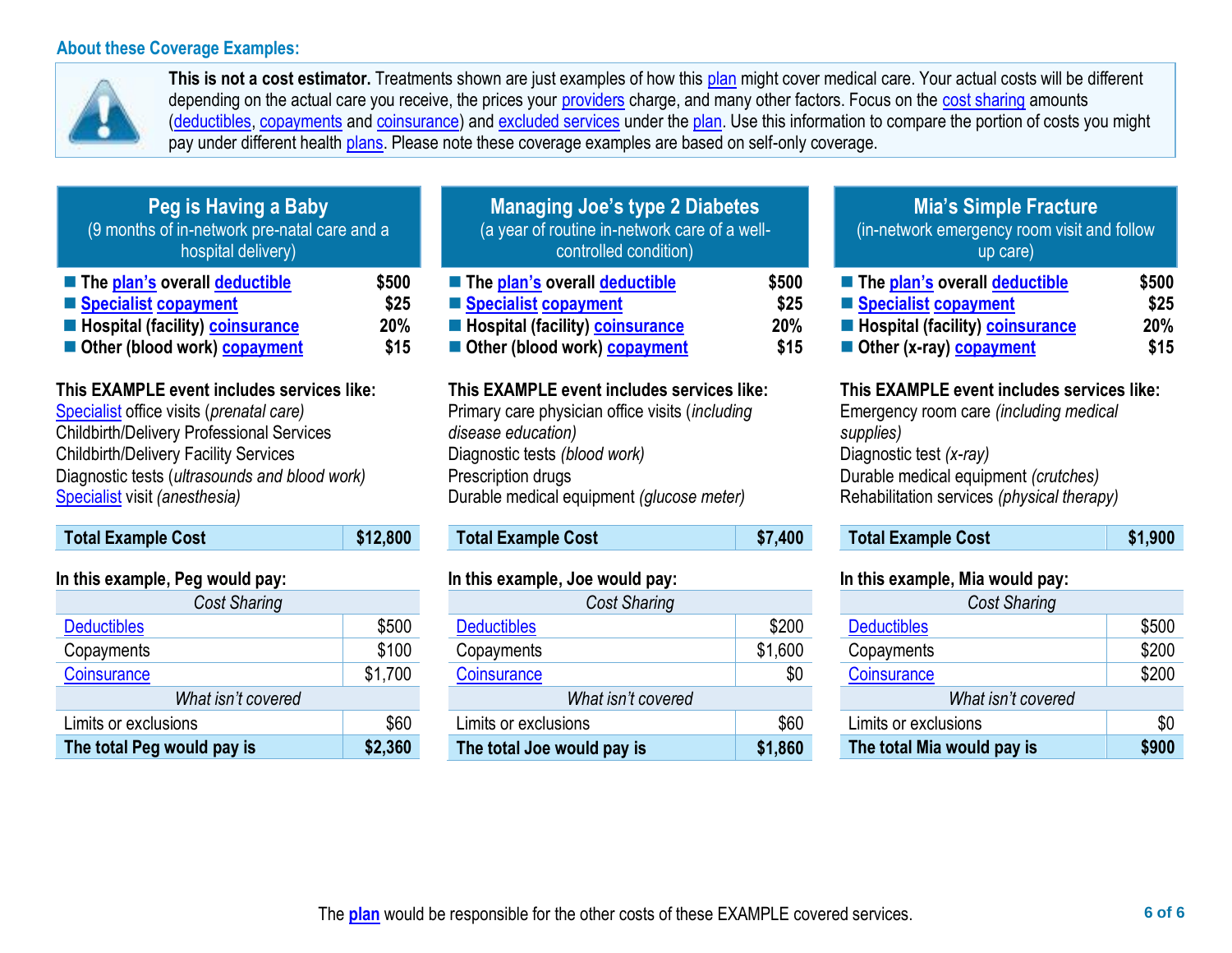# **NONDISCRIMINATION NOTICE**

Kaiser Foundation Health Plan of the Northwest (Kaiser Health Plan) complies with applicable federal civil rights laws and does not discriminate on the basis of race, color, national origin, age, disability, or sex. Kaiser Health Plan does not exclude people or treat them differently because of race, color, national origin, age, disability, or sex. We also:

- Provide no cost aids and services to people with disabilities to communicate effectively with us, such as:
	- Qualified sign language interpreters
	- Written information in other formats, such as large print, audio, and accessible electronic formats
- Provide no cost language services to people whose primary language is not English, such as:
	- Qualified interpreters
	- Information written in other languages

If you need these services, call 1-800-813-2000 (TTY: 711)

If you believe that Kaiser Health Plan has failed to provide these services or discriminated in another way on the basis of race, color, national origin, age, disability, or sex, you can file a grievance by mail or phone at: Member Relations, Attention: Kaiser Civil Rights Coordinator, 500 NE Multnomah St. Ste 100, Portland, OR 97232, telephone number: 1-800-813-2000.

You can also file a civil rights complaint with the U.S. Department of Health and Human Services, Office for Civil Rights electronically through the Office for Civil Rights Complaint Portal, available at https://ocrportal.hhs.gov/ocr/portal/lobby.jsf, or by mail or phone at: U.S. Department of Health and Human Services, 200 Independence Avenue SW., Room 509F, HHH Building, Washington, DC 20201, 1-800-368-1019, 1-800-537-7697 (TDD). Complaint forms are available at http://www.hhs.gov/ocr/office/file/index.html.

# **HELP IN YOUR LANGUAGE**

ATTENTION: If you speak English, language assistance services, free of charge, are available to you. Call 1-800-813-2000 (TTY: 711).

አማርኛ (Amharic) ማስታወሻ: የሚናገሩት ቋንቋ አማርኛ ከሆነ የትርጉም እርዳታ ድርጅቶች፣ በነጻ ሊያባዝዎት ተዘጋጀተዋል፡ ወደ ሚከተለው ቁጥር ይደውሱ 1-800-813-2000 (TTY: 711).

العربية (Arabic) ملحوظة: إذا كنت تتحدث الحريبة، فإن خدمات المساعدة اللغوية تُتوافر لك بالمجان. اتصل برعَم 2000-313-1-800 .(711:TTY)

中文 (Chinese) 注意:如果您使用繁體中文,您可以免 費獲得語言援助服務。請致電 1-800-813-2000  $(TTY: 711)$